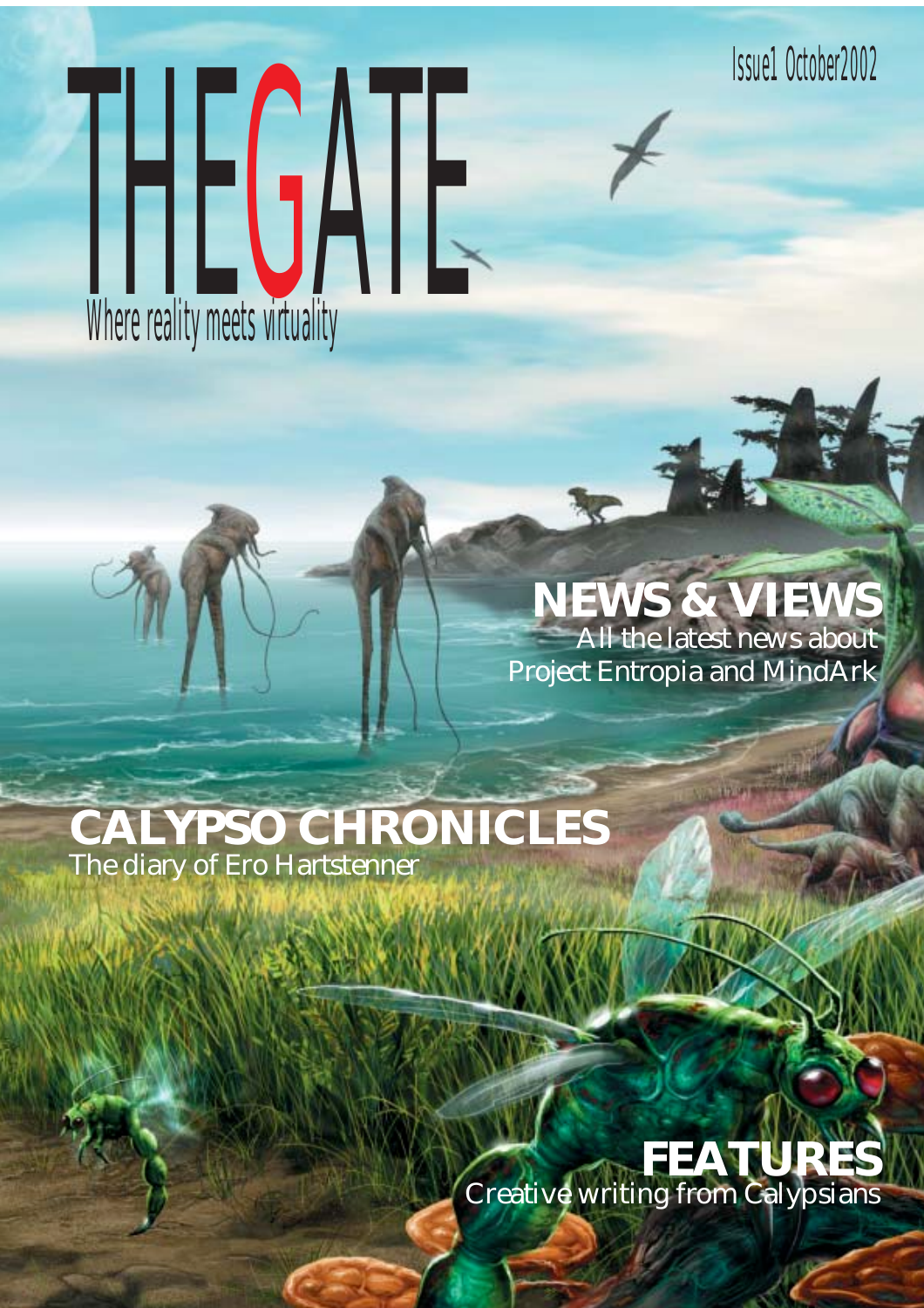# Welcome

to the inaugural issue of *The Gate*, the official magazine documenting the ever-evolving virtual world of Project Entropia and the real world surrounding it. This fanzine will be the gateway between virtuality and reality…hence the name.

*The Gate* is the evolution of MindArk's former 'Global News monthly newsletter', which was a short summary of development news, testing phase updates and information on the official website. That was then. This is now.

We here at *The Gate* want to set ourselves apart from the competition. This won't be an ordinary gaming fanzine. This magazine will have it all. If you still want the real life news on the development of Project Entropia, we've got it. If it's a profile or an interview you want, we've got it. If it's an editorial you want, we've got it. If it's a piece written by a fellow PE participant you want, we've got it. If it's cool screenshots you want, we've got it. If it's reviews you want, we've got it. Or maybe you just need a laugh; we've got that too (at least we will try our best to be funny). Our top priorities are to inform and entertain you, the user, and keep you coming back for more. We plan to make *The Gate* your favourite gaming mag and your soul source for info about PE (other than our website, of course)!

Step inside *The Gate*, take a look around and then tell us what you think. Do you like or dislike what we've done? Or maybe you want to contribute; whether it is an opinion piece, an item review or a tale about your time in Calypso, we want to hear from you. Send us your comments and other writing to fanzine@project-entropia.com.

Our editorial department is already hard at work



on the next issue, which will be a more in-depth look inside the virtual world of Project Entropia. Stay tuned to the official website for release date details.

Cheers, Stephanie Haines Editor

# **THEGATE**

Issue 1, October 2002

# Editor

Stephanie Haines

# **Writers**

Frank Campbell Helen Praetorius Cidium

# **Illustrations**

Fredrik Andersson

Portraits Peter Alfredsson

Picture Research Helen Praetorius

# Layout

Stephanie Haines

# Design

Stephanie Haines Helen Praetorius Frank Campbell

# Managing Director MindArk AB

Jan Welter Timkrans

All rights reserved. All trademarks and copyrights recognized.

MindArk AB Järntorget 8 413 04 Gothenburg Sweden Phone: +46 31-607260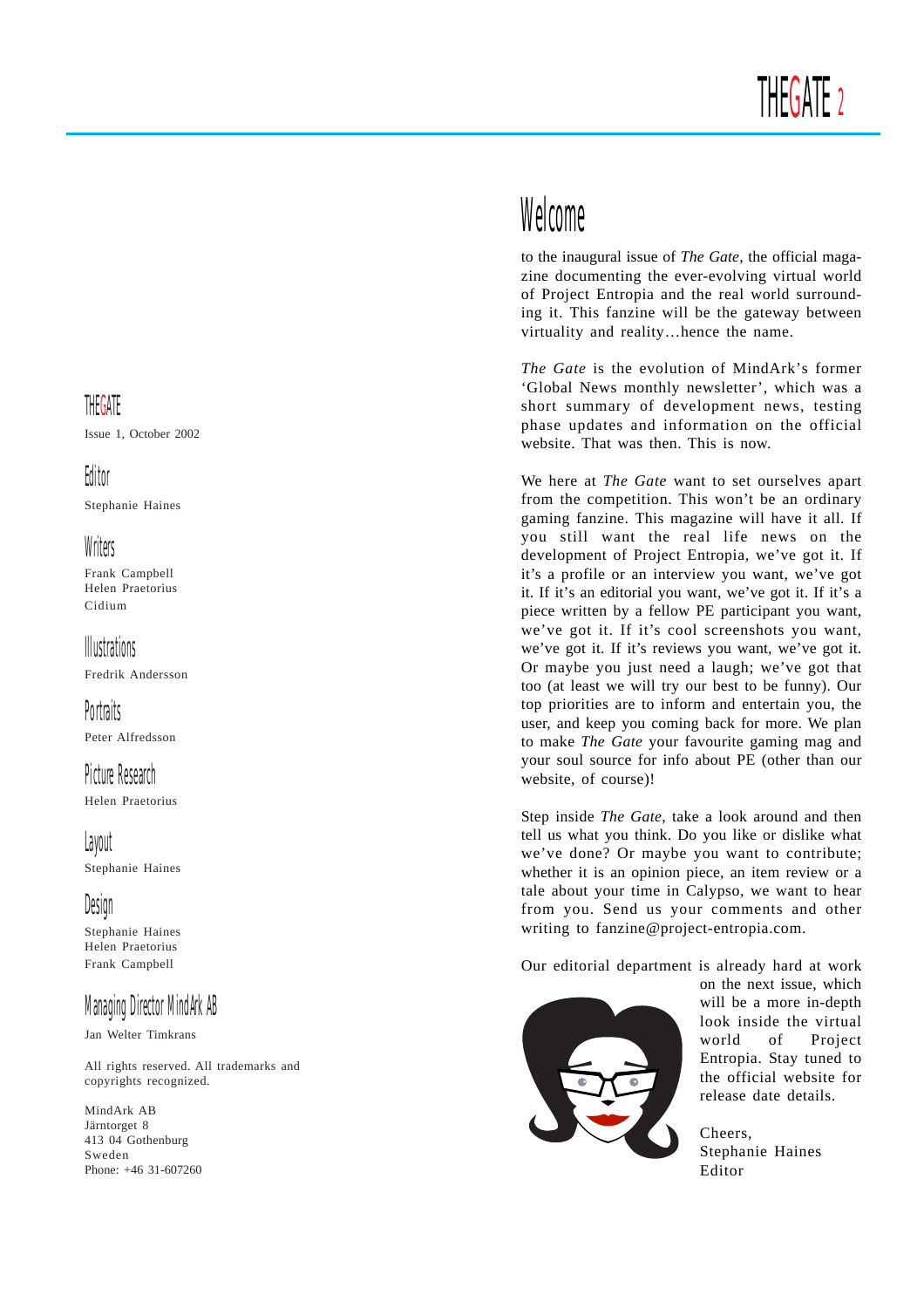# Message from MindArk

Well, a lot has happened since we entered the Commercial Open Trial in May. This phase was introduced in order to test the different systems in Project Entropia with real users from around the world. With over 30 countries represented during this Phase we are confident in claiming global feedback to Project Entropia.

The Trial Phase has been invaluable to us for illustrating areas that needed more attention, but also for revealing our strengths. A healthy communication with our testing community has meant that we have been able to refine Project Entropia into the most modern and complete experience in online entertainment.

As with all projects, we faced many challenges along the way, but a sound mix of attentiveness and perseverance ensured that each challenge was met and resolved by the professional team working at MindArk.

The number of staff working at MindArk has also grown during this period, with new departments being initiated to deal with customer support and video production to name just a few. A new web site was created to reflect our growth and progress - a progress on all fronts.

A restructuring of the communications system, the introduction of a fabulous array of emotes for each character, a brand new vegetation motor as well as new creatures, treasures and outposts are carrying Project Entropia forward on a wave of enthusiasm to where we all want to be – the planet Calypso!



**Infobooth 4.0**

# Makeover Madness

Notice anything different about our official website? Actually, notice anything the same? Infobooth 3.0 has been completely rebuilt and redesigned into version 4.0. The new and improved site is now more userfriendly and geared toward the average computer user, rather than a hard-core gamer. There have been several significant changes made to not only the look of the site, but its functionality.

# **Re-registration**

This requires all users, new and old, to provide pertinent information so they will once again be registered on the site. No prior personal details have been stored onto the new design, which was the simplest way to merge version 3.0 and 4.0.

# **Forum/Community Integrated**

The old community and old forum are all but a memory; they have both been integrated into the community section. This will be closed to nonregistered users and will be easier to navigate. It is a perfect way to keep in close contact with friends and fellow society members about the latest happenings in PE.

# **Policies and Rules**

Infobooth 4.0 will be a much more regulated environment. MindArk has written several new rules and policies that one must abide by when visiting the site. This is because we want the site to evolve and be an enjoyable place to visit for as many users as possible. MindArk may be forced to take action against those who disobey the set guidelines. All the policies will be laid out clearly on the site for you to read. Remember to read through all the small, but important boxes throughout the site.

Here are two other additions to the site we thought you may find interesting: The new 'Settings' option allows users to pick the font and color scheme they like to explore Infobooth 4.0 in, rather than having the one we chose. So if purple, black and grey aren't your colors, click away on the icon 'Settings'. Our webmaster also added the worldwide timezones to the front page which should alleviate much confusion about posting times on messages.

Check out the newly made over site at www.projectentropia.com to see what all the fuss is about. If you have any questions about Infobooth 4.0, email webmaster@project-entropia.com.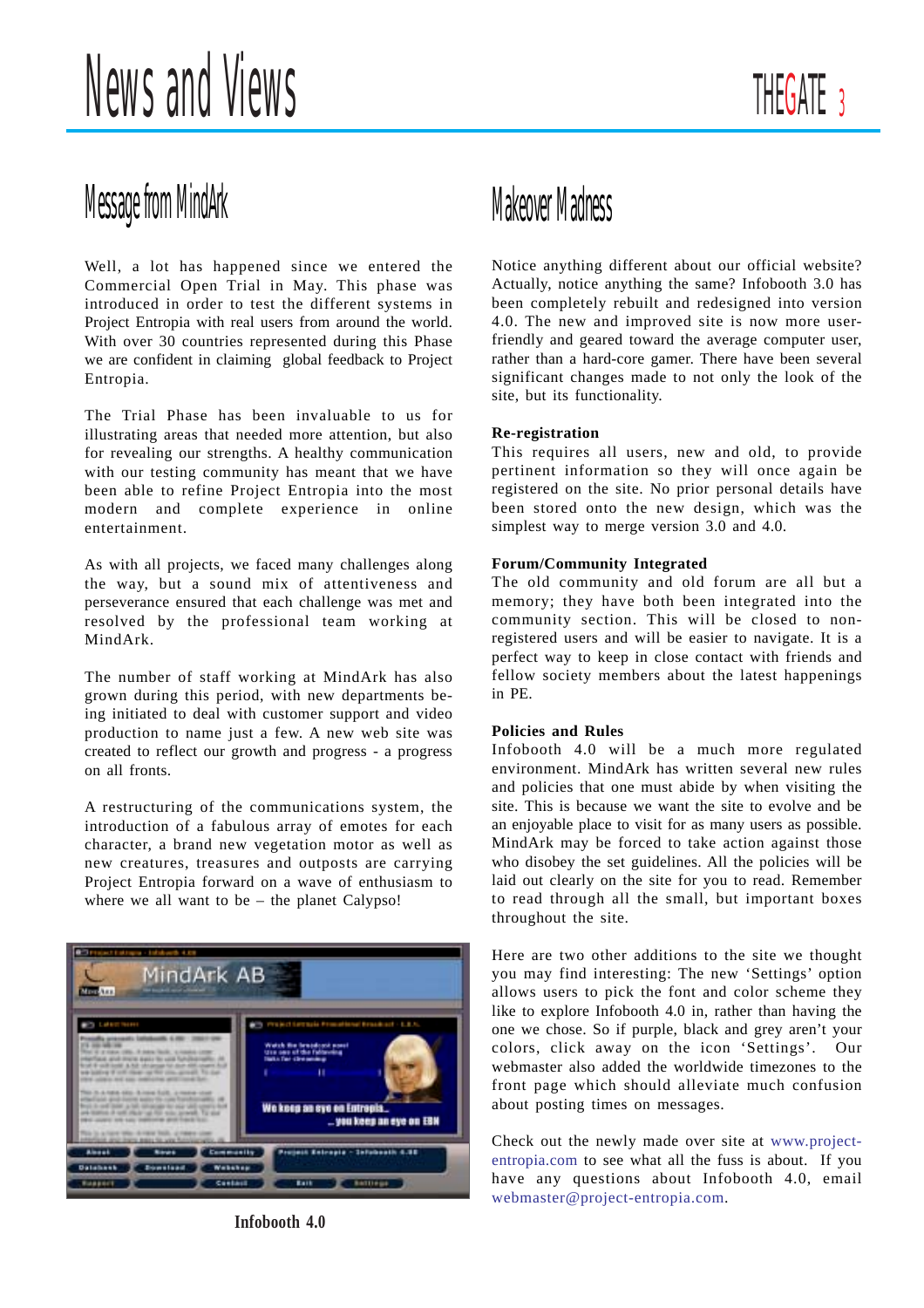T've always wondered what it<br>
would be like to work for a<br>
game design company.<br>
What would the atmosphere be 've always wondered what it would be like to work for a game design company. like? Would everyone work in one big room with a bunch of computers all networked together, or would they have their own office? Are they

always in front of their computer, or do they go out for a few drinks like regular human beings? Fortunately, I've had the opportunity to have these, and many more questions answered during my stay in Sweden.

The first thing to impress me was the entrance at the MindArk office. In order to get into the building, you first must enter a security code. After that, you're still required to use a key to open the office doors. The office itself was quite larger than I had expected. When I first became interested in Project Entropia, there were very few employees, fifteen at most. Now that I was at the MindArk office, I had noticed first hand the growth that had taken place. I'm sure I saw at least 40 employees.

There were a few offices, but the majority of the office space was one large room. It was almost like something you would see at a LAN party, or game tournament. Monitors and cords were the only things I noticed walking past this area. I noticed that everyone was working with such enthusiasm, no one even saw me walking by the first couple days. I was really interested in seeing the server station that was powering the game world. One of the employee's was kind enough to show me, and it was larger than I had thought it would be. This server station was locked up most of the time behind a door that required a keycard for access. I think that was the only time I saw it. It took about a week or so before I was finally

# BEHIND THE SCENES

**The following is a piece written by Cidium, a Canadian marketing student and PE enthusiast who spent a month with us this past summer interning in the PR department**.

moved into the area I was to be working in. Wow, was I ever happy to get in there. One would think that attractive young women wouldn't be caught dead working for a game design company. This is definitely not the case in Sweden. Of all the cute ladies working at MindArk,

4

THEGATE

I had two sitting right beside me in the Marketing area. That sure made it easier to wake up in the morning. For the most part, the people in my area were responsible for public relations, the fanzine, and attracting people to the community.

MindArk also did a great job dividing the office space into various areas. It seemed we all had our own location and area to work in. The programmers were all together at one end, and the customer service representatives were in another. It was great, and what was even better was the equipment we used. MindArk must have cut a deal with Sony or something, because most of us were using flat-screen Trinitron monitors (including me \*grin\*). One of the things I enjoyed the most was our meetings, held regularly of course. This gave everyone the opportunity to share their views and ideas openly, and every idea was considered. In the end, the final say was always up to the head honcho.

Everything seemed to be pretty routine after the first three weeks. As with any project, problems arose and solutions were found. We went out as groups to a few bars on occasion (wow alcohol is expensive in Sweden), and even took in some beach volleyball. The MindArk crew was quite easygoing, and very friendly. One of the employees even let me share his apartment for the duration of my stay.

It was a great experience, one that I will never forget. I think MindArk has a great vision. I hope they achieve their goal.

# meet mindark

**Ever wonder what the people behind the scenes at MindArk are REALLY like? Maybe you hear from some of them through posts on forum threads or replies to your emails, but you normally don't get much more…. Here's your chance. Meet Julien Nebbout.**

### Q: How old are you? A: I just turned 22.

Q: A young MindArk talent. Where are you from…referring to your surname?

A: I was born in France, which is where my mother met my father. My father and his side of the family are originally from Algeria, but fled to France during the War

of Independence around 1960. My middle name would

appear more normal to Nordic people, being "David" from King David in the Bible.

# Q: What do you do here at MindArk?

A: I'm working in the web department as a web/developer programmer.

# Q: Can you explain exactly what that is?

A: I create and develop functionality for websites such as discussion forums, and communities, mainly for the Project Entropia site. Thommie (the Web manager) and I split the work, but because I have a programmer background, there are certain parts that I'm more suitable to do. Thommie is more focused on layout so I'm relieved

from much of the work concerning site appearance.

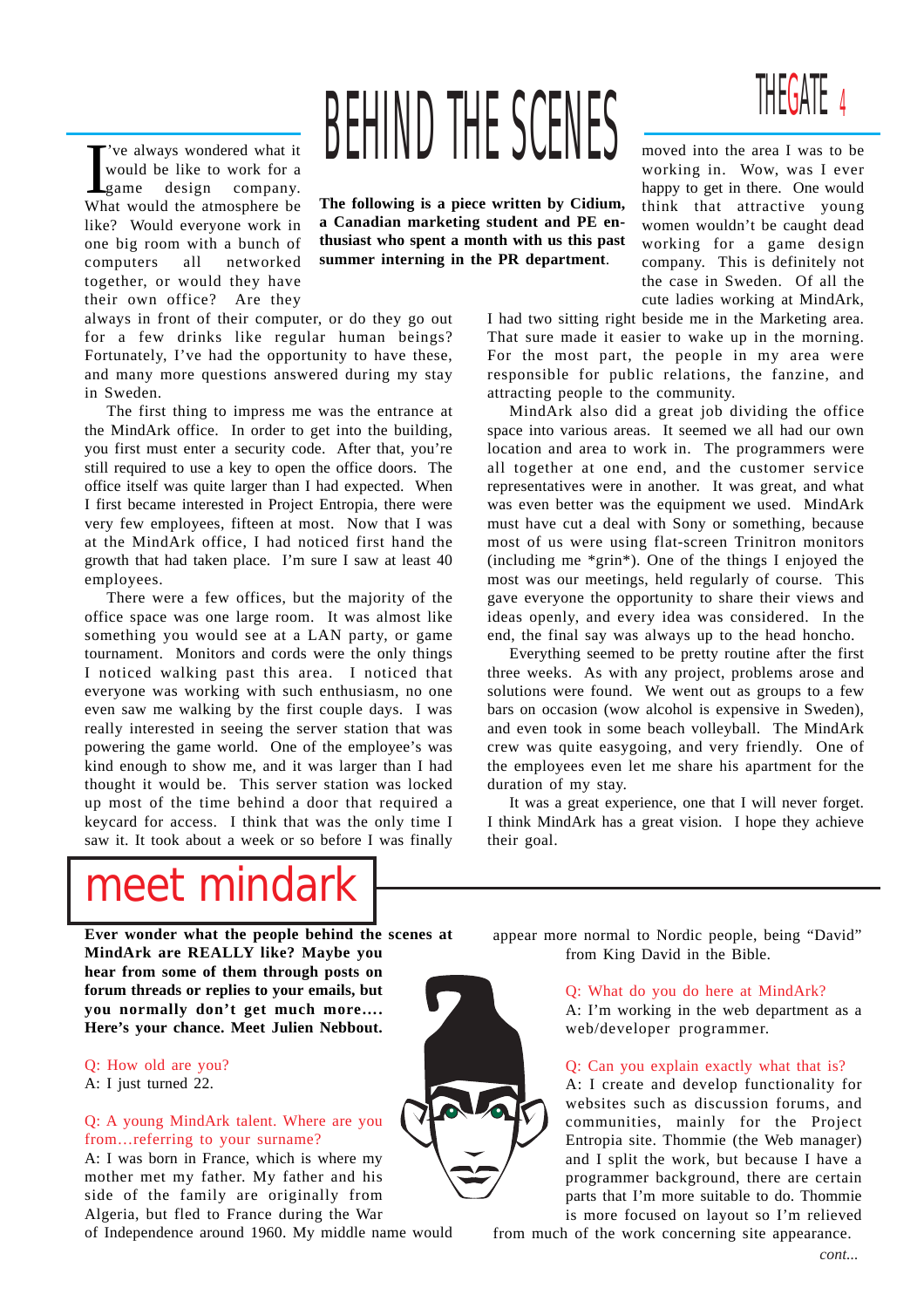### Q: How long have you worked here?

A: I started a trial employment for six months in the middle of January this year. When it expired, I got regular employment and here I am.

### Q: What's the best part of your job?

A: The best part is to do what I love, which is programming. Also, I couldn't really wish for a better partner than Thommie.

### Q: What's the worst part of your job?

A: I suppose it is when a project grows too fast and loses focus and organisation. It happens every now and then that communication breaks down and people get confused over who said what. That tends to render a lot of unnecessary work.

## Q: What do you think is the most important thing when you build a virtual world?

A: Mmmm...Being a mere mortal, I haven't done much "universe planning" in my days, but I would say that the user community is the vital part. The universe can't exist without its population, and if the population is

stimulated, the universe grows and develops on its own.

Q: What do you think makes Project Entropia unique? A: What doesn't make it unique? The vision is greater than anything I have ever encountered. The idea of truly creating a virtual world, not just a gaming platform, is extraordinary. To transfer daily life activities into a virtual world where you erase the boundaries of geography, sex and age is truly amazing.

Q: What is your favourite feature in Project Entropia? A: I'm still waiting for MindForce to be implemented, as that is what has drawn my attention the most. I have a couple of ideas that I hope to slip in once they start adding MindForce abilities to Project Entropia.

# Q: What's your most favorite thing to do other than come to MindArk everyday?!

A: The most frequent is having philosophical/political discussions with my girlfriend, visiting techno clubs to dance all night, playing around with UNIX systems and doing a lot of work for non-profit organisations.

# **PVP Vent or Virus?**

**Frank Campbell**

T ergey has sat hunched behind the ventilation shaft on the roof of the old abandoned bakery for almost ten minutes. It's a damp night in this old deserted part of town – the shabby streetlights guiding each rain droplet to their respective puddles. Through the telescopic sight mounted to his rifle, Sergey keeps his attention perfectly tuned to the far end of the street, where he expects his target at any moment.

Shapes alter as Gary steps from the shadows, right foot in front of left - in front of right, as he unwittingly assumes his evolutionary peak between Sergey's cross wires. Slowly, the hunter draws in a deep breath that touches Gary's consciousness just as the trigger is being squeezed. Gary swings around, realisation in his eyes and crumbles onto the wet street.

All this might sound like an international incident if it wasn't for the fact that Sergey and Gary are in fact eleven year olds, sitting in front of their computer terminals over three thousand miles from each other. Among the many benefits the Internet has afforded  $us - it$  has given us the opportunity to interact with others around the world in a manner that just didn't exist before.

Players of massive online roleplaying games are used to battling each other in one fantastic arena after another with weapons of dizzying levels of destruction in a manner known as PvP – player versus player.

In the debate that exists around these products now, it is suggested that exposure and interaction with these games in fact desensitises children to violence. Without going too far into the numerous facts and opinions regarding this, there is one thought provoking question that can be asked: Is the violence perpetuated rewarded or punished?

Like most innovations in human culture however, it is our usage and intention that defines its effect. A lot of games do in fact nurture a sensitivity to teamwork, social contact, not to mention benefits to eye-hand coordination and reflex times. Problem solving and logic are also key elements of many games.

It could be said that the negative effects of violent entertainment only affect a small proportion of the community and that this group may have been unstable anyway, but a distinguishing quality of our societies is that we care for the weaker elements. Many people seem to use the freedom of speech and action in our societies as an excuse for their own apathy and moral emptiness.

With worldwide video game sales reaching 20 billion per year we may assume that this form of entertainment is here to stay.

Project Entropia at this stage does not include a PvP function and our development team is busy formulating an approach to this subject, which will be both entertaining and responsible to our customers.

**Send any comments you have to: fanzine@project-entropia.com**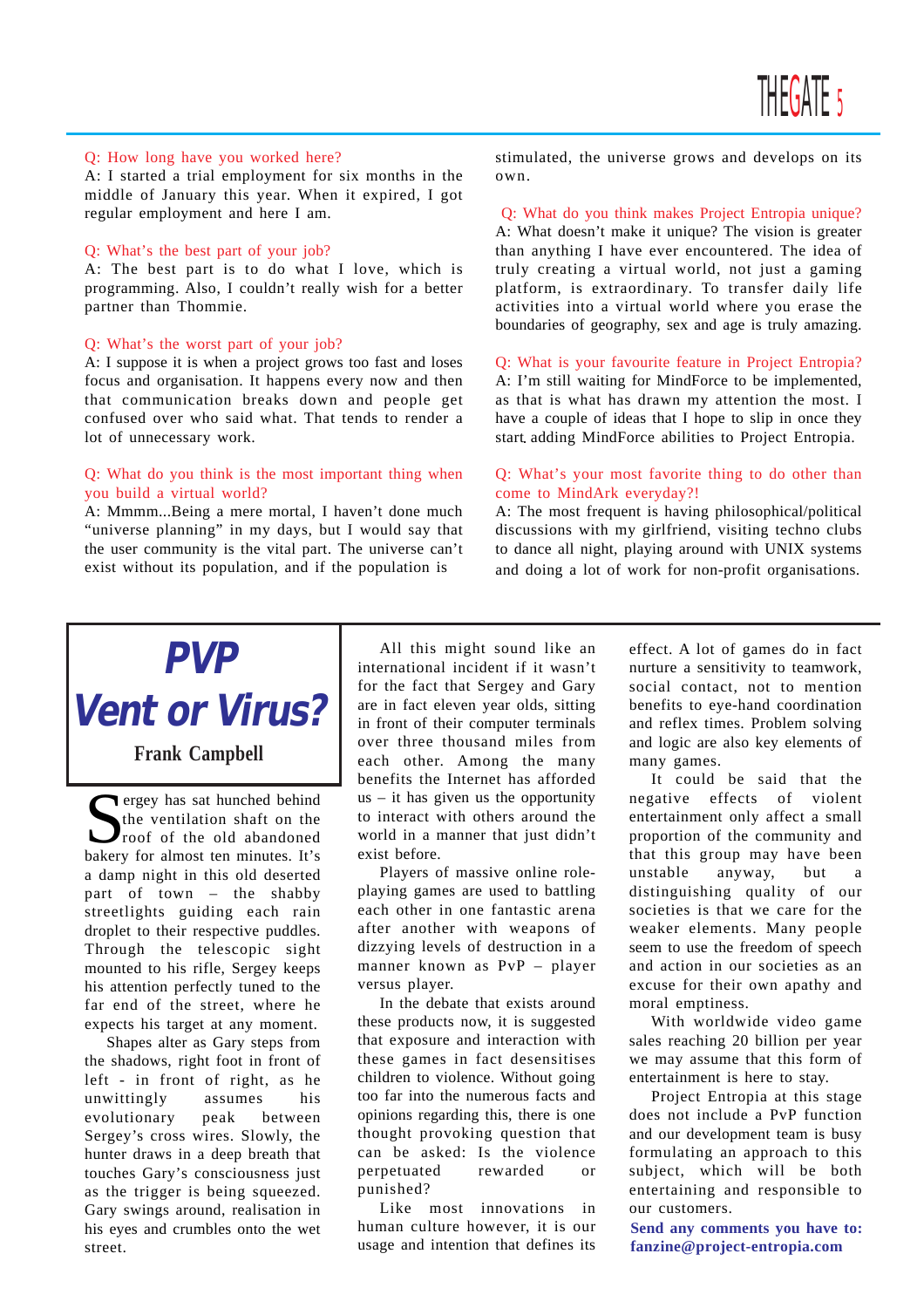# THEGATE 6



When we hear the term<br>well, an escape from the<br>real world. Since the beginning of 'virtual world' it means well, an escape from the real world. Since the beginning of online gaming, men have seemed to crave this adventure more than women. Today however, more women are jumping on the bandwagon; research shows that about half of all online gamers are female.

I wanted to find out what attracts women to online games, so I contacted Anna Maria Szczepanska, who wrote a detailed paper for Gothenburg University on users' experiences of virtual worlds**.** After 300 hours over a 7 month period inside a virtual world, Anna Maria herself went from being a person who had never been involved with online entertainment to what we would call a hardcore gamer.

One of the most enticing things for women is the fact that they can be someone else entirely. "First of all, it's amazing that you are able to live in two realities. People are pulled away from their real life perception when they act in a virtual world," says Anna Maria. "But that is something that the

social aspects of life are really important,

especially from a woman's point of view. One of the first steps in an online game is creating an avatar or character. The great thing about virtual worlds is that you can create a look as crazy, creepy or cute as you like. Women like to have the freedom to choose. According to Anna Maria, the look of the avatar only plays a slight role in defining who you are and who your acquaintances will be in game. Prejudice is almost nonexistent with respect to appearance. In real life, one's "look" is judged much more harshly, and people will determine whether or not to approach you, and the way to approach you, based on that first impression. In a virtual universe, those traits are often hidden and thus a more relaxed environment is created, where one is judged on one's thoughts and opinions rather than on one's looks.

This is the draw for women, the fact that a person's personality defines who they are. They are able to express themselves through writing. "It is my experience that

# Being a Woman in a Virtual World

# **Helen Praetorius**

users perhaps would comment on as being a way of expanding themselves in their social reality." As we

all know, the

and get attention by being funny, interesting, witty, exciting or smart," expresses Anna Maria. Virtual worlds give people the chance to interact with all types of individuals. Anna Maria interviewed one woman who met some of her online acquaintances in real life and said they weren't people she would normally associate with, but was thankful she took the opportunity.

women are excellent in developing their ability to present themselves

Equality is another appealing quality in virtual worlds. Anna Maria's research shows that women enjoy online games because they are put on the same level as men in all areas. They don't have to fight for equal opportunities, as they do in the real world. Women can even put their professions to use in game. For example, Anna Maria got to know a female character who is a psychiatrist in real life. People came to her for advice on certain issues in game and some actually ended up booking appointments with her in real life afterwards.

Virtual worlds seem to provide endless opportunities for men and women alike, which is why more and more are getting hooked. The online gaming industry is growing at an unprecedented rate. DFC Intelligence estimates 114 million people worldwide will be playing online games by 2006. I wonder how many of those will be women and how many will be Project Entropia participants...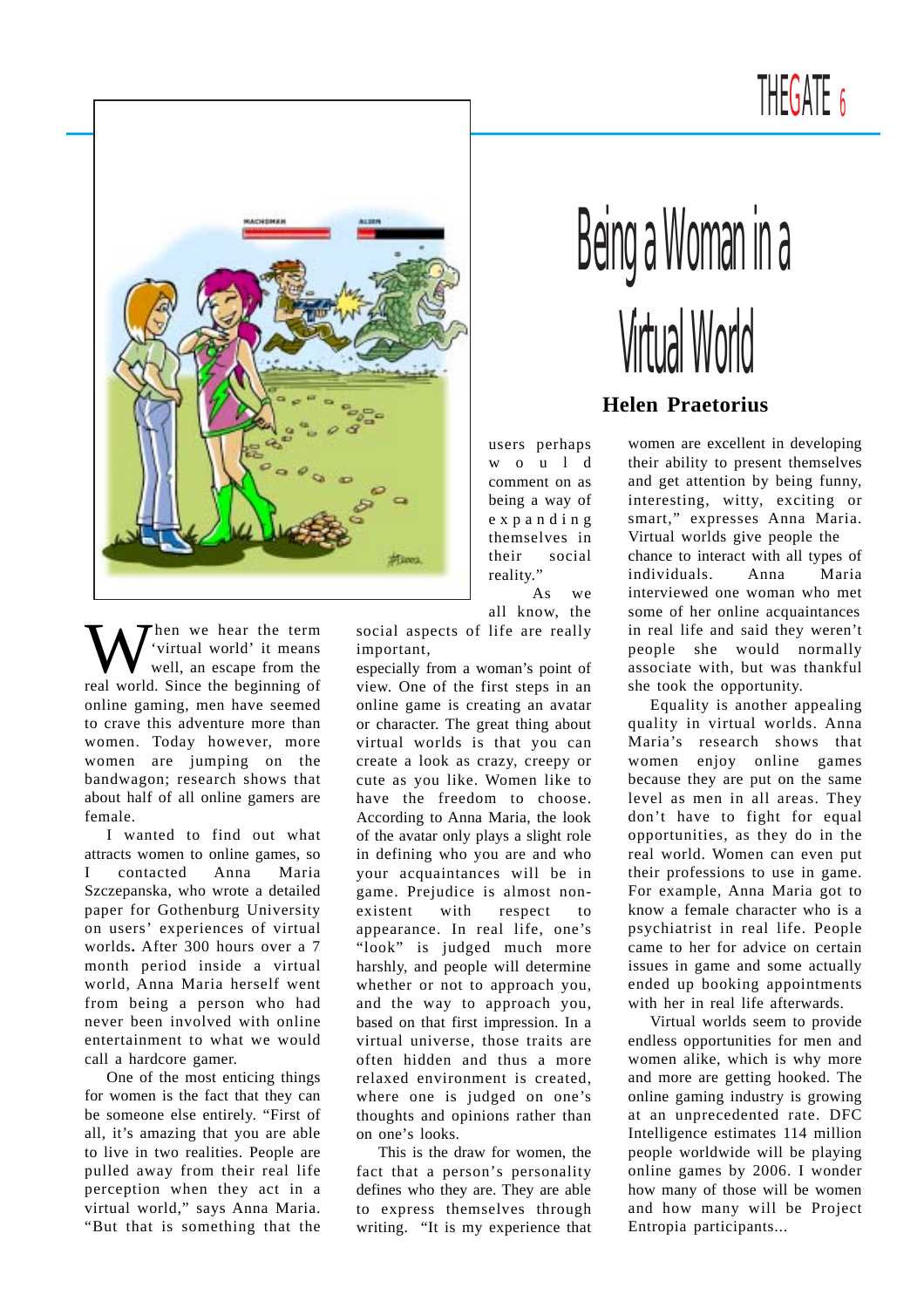# *The Diary of Ero Hartstenner*



**M** y name is Ero<br>
Hartstenner and my<br>
Hartstenner and my<br>
Hartsten in Alber Tholus on the Hartstenner and my I was born in Albor Tholus on the cold, red rock they call Mars. The only child to some of the earliest Martian colonists, I grew up around a small mining installation my father established on the outskirts of a trading post called Klintanuwan. My parents worked hard, selling the ore and minerals they mined from the red planet to the local depot – we were comfortable. When I look back I think I had a happy childhood. I remember birthdays and playing with other 'coli-kids' around the huge transporters, watching the crews in their fancy uniforms, speaking in their foreign accents. Mother talked about Earth sometimes, but I always felt Mars was my home and still do. When I turned 18 though, my parents proudly announced that they would be sending their son back to Earth to finish his education, at the University of New Delhi.

Earth was fantastic; New Delhi was warm and teeming with life. I

# **Frank Campbell**

*Part I*

studied political science for four years before joining the Environmental Department of what was then known as the Global Alliance – a cooperation forum for the different governments of Earth to work together in the planets' best interest. These were anxious times on Earth. The Odysseus Probes had been flung out into the farthest reaches of the galaxy almost a century before in search of habitable planets, and still hadn't returned any signal. The eco system on Earth was strained; her natural resources had just about reached breaking point and industrial corporations were collapsing all over the planet, leaving ever-swelling numbers unemployed. Those corporations that managed to hang on were forced to merge in order to survive. My work in the Environmental Department took me through the corridors of power and around the globe, gathering and presenting information for senior political officials. I collaborated with many talented scientists, and in particular one very dedicated man by the name of Dr. Altra King. We had many worried discussions as we watched conflicts arise between the newly formed super corporations, not to mention growing tensions on Earth over the environment and resource depletion.

Corporation conflicts began to erupt in remote parts of the universe that were so far away that they were outside the reach of the Global Alliance. I was asked at this point to join a diplomatic corps that was assigned to resolve these conflicts. Fearing that these conflicts would spread to the home world colonies of Mars and the Moon and ultimately Earth itself, the Global Alliance decided to reform itself into a new authority for the planet Earth. The Federal Empire of Earth was born.

In its new mightier form, the Federal Empire employed a large portion of political diplomacy and even a small flexing of its military muscle to squash the corporate squabbling on these distant worlds – the corporate industry lobby was after all, still contributing sizeable sums to the Federal Empire's budget, so they couldn't be dealt with too heavy handedly.

The Federal Empire then assumed a more active role in the governing of these remote planets, a move that didn't sit very well in the corporate world; they interpreted it as the beginning of Federal domination of the resources on these planets. Cutting out the middleman, so to speak. Soon whispers began circulating of a new 'Corporate Alliance' that was being formed, an alliance that could seize power from the Federal Empire.

This is where I came in, and little did I know, that the next few weeks would send my life in a direction no one could have ever imagined. I came home one evening and found a hand written note slipped under my door, "The Supreme Imperial Chancellor needs your help. Please contact me, Lt. Parisa Entenak."

To be continued...in the next issue of *The Gate.*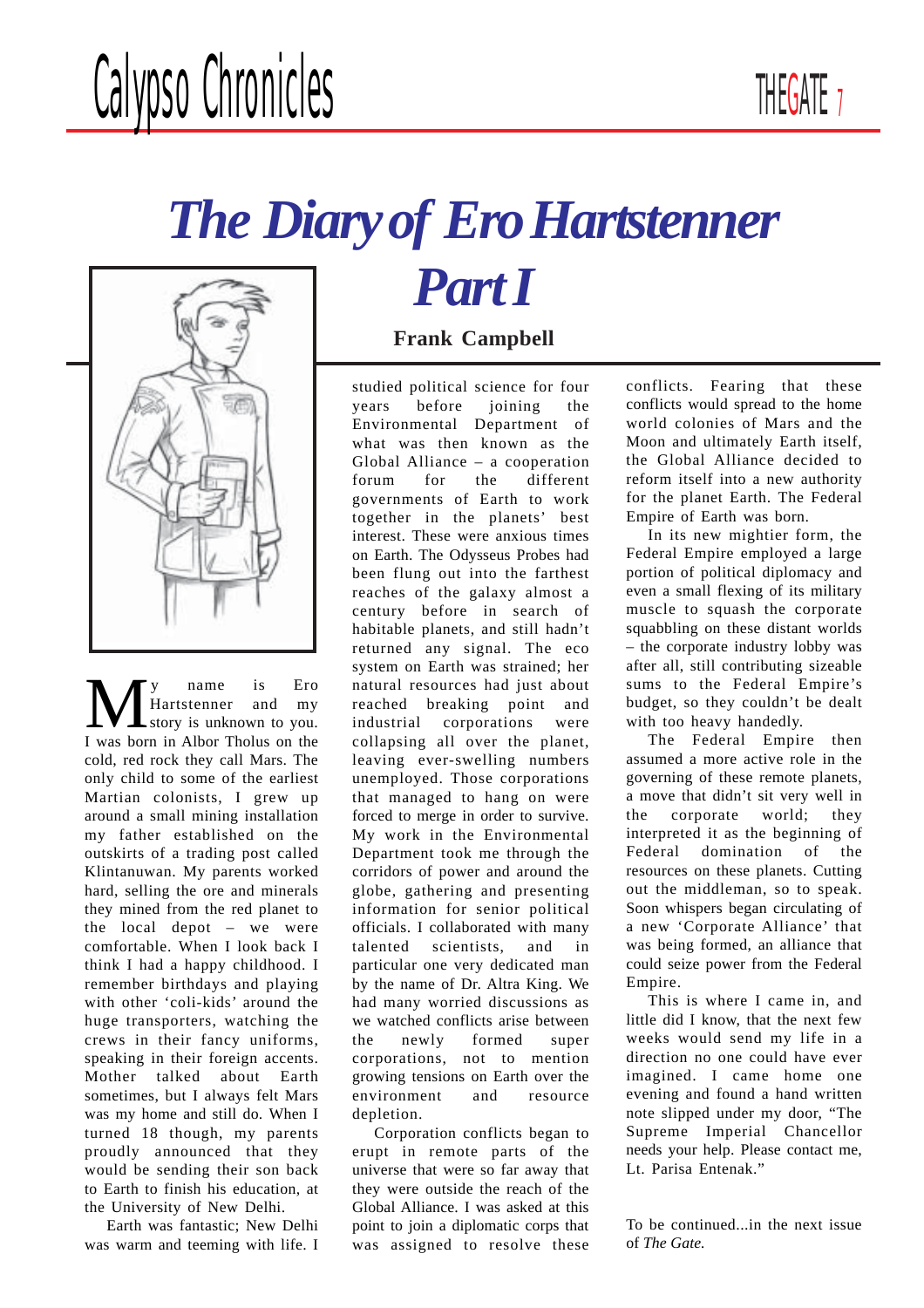

# *THE LEGEND OF* **HELL CITY**

**Cidium**

The tale has been shared throughout generations.<br>Although there is little proof of its existence,<br>common lore has granted the mysterious location<br>with the title Hell City. The environment is soid to be Although there is little proof of its existence, common lore has granted the mysterious location with the title Hell City. The environment is said to be extremely vile, and dangerous. Vast fields of radioactive plasma litter the landscape. This area is definitely not suitable for human life, which makes it quite desolate. While known life is rare within Hell City, rich volcanic mineral deposits have formed in abundance. These large crystal formations have been the main point of interest behind such a story. The thought of claiming such magnificent deposits has many settlers thinking of adventure.

The exact location of Hell City is unknown; nonetheless many still seek its fortune. Often, those who wander out in search of its presence return with empty hands. However, there have been a few cases reported, where the individual does not return at all. Dr. Nethanial Huntz, a well-known geologist from N.I.G.I. \*<sup>1</sup> had supposedly survived the journey; however, he returned with a variety of malicious tumors throughout the body, and died soon after his arrival. Before his death, Huntz had provided the medical team with his personal paper journal, which was badly damaged. It is quite common for explorers to use paper journals, rather than the more efficient computer data devices. The reason for this is that certain areas of the planet are known to give off unusually intense magnetic fields, making it impossible to use most small, computer operated equipment. Although the majority of the journal entries are illegible due to moisture damage and corrosion, one of the first medical personnel on the scene, Dr. Sven Valgatan claims to have recovered some of the data. Dr. Valgatan has generously provided *The Gate* with his findings. Unfortunately, the entries were not fully recoverable, and are quite broken up. Here is what we have been given:

Date] XXXX0205... route was exactly as I had expected. Due to debris, the engine of the OSI-14\*2 has taken some damage. …components have deteriorated during the journey. I am confident it will take a few days for the amp to charge. … theories were correct, the environment is extremely harsh and I have been required to use the halsuit\*3 immediately upon my arrival. … set up temporary quarters, and begin my studies tomorrow.

Date] XXXX0206...The mineral deposits in this area are obelisk shaped, which is odd. I've noted two colors, deep black and smoke red. … as to the composition of the black deposits, however … seems to contain a variety of toxic, and radioactive content. … be a white precipitate accumulating on the exterior of the deposits. Samples prove this substance to be extremely corrosive. … geological data collected, there is no sign of any form of life. … large storm is imminent; I must retire for the ...

Date] XXXX0207... storm is unlike anything I have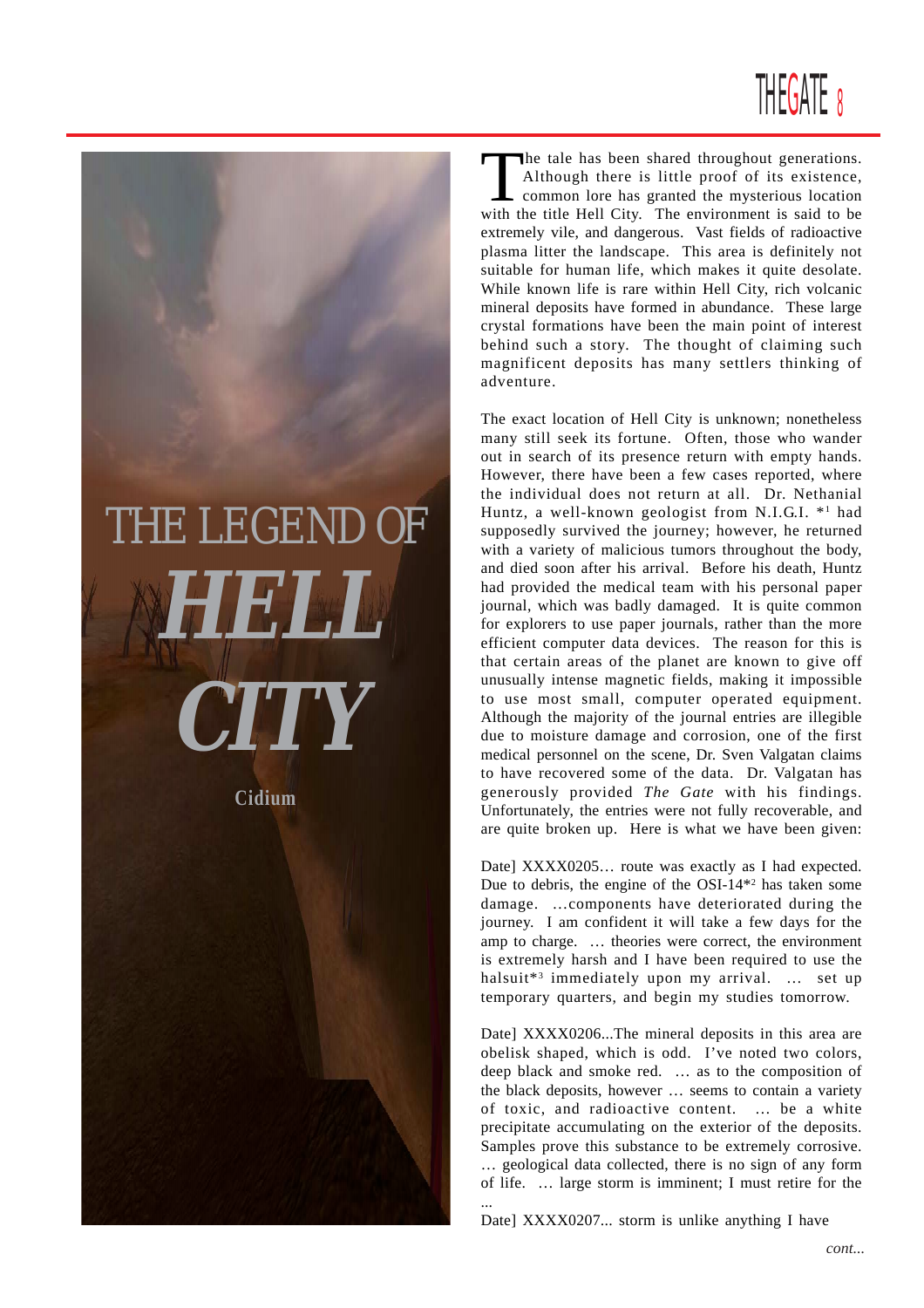witnessed on this planet. Humidity is close to 100%, as the vapor appears to collect on all … bolts charge and release in a horizontal direction from one large mineral deposit to another. …The protective skin surrounding my quarters has begun to corrode; I am unsure how long it will last if the ... Furthermore, most of my equipment, and rations have become useless due to the storm. … I fear my suit has also suffered some deterioration, as my epidermis seems quite irritated…

### Date] XXXX0208

… I had suspected, my suit is not working properly. … Various sized boils have appeared along my entire body. The corrosive vapor has severely impaired … breathing system, as I am forced to inhale some of the toxicities surrounding me. … the ability to speak has almost completely diminished. … the storm seems to be settling, and I will be able to depart this hell …

### Date] XXXX0209

… condition has worsened. Vision seems blurred, as my eyes are constantly burning… areas of the suit have decayed completely. My epidermis has suffered burns, and overall deterioration. Hair loss is apparent, and speech is impossible. … Each breath is difficult to execute, … may not survive the journey home. Please note the location as … order to get there, you must cross… be on the left. Do not seek this location without proper, heavy hazard protection. … I am setting course back to Neo Ithaca. … the auto-cruise is working sufficiently, since I am in no condition to pilot the OSI-

14. … deepest apologies to the N.I.G.I., I blatantly disobeyed … not to seek out Hell City. … curiosity is the nature of all human beings. Unfortunately, I notice many of my previous entries have corroded, … the raw data has been lost. I can confirm that it will be worth while to plan excavation, and study of this area…

N.I.G.I. representative, Nolan Brians, denies all knowledge of Hell City, although he confirms that Dr. Huntz did take an OSI-14 personal hovercraft, along with various other pieces of equipment from the facility prior to his departure. Brians has also stated that molecular reconstruction of Dr. Huntz is not a possibility. Dr. Huntz belongs to the N.O.E.L.\*4 society, where all members believe in Earth's old traditional human life cycle. Consequently, the opportunity to acquire the location of Hell City has been lost to nature. Perhaps in time, some brave soul will seek out this legendary city, and prove the story is more than just a myth shared between friends at the local Junkyard Bar.

\*1 N.I.G.I. stands for Neo Ithaca Geological Institute, which is one of the most advanced research facilities on Calypso.

\*2 OSI-14 is the model of personal sized hovercraft used in Dr. Huntz expedition.

\*3 Halsuit is a self-sustaining hazard suit often used in harsh environments.

\*4 N.O.E.L. stands for Nature Over Eternal Life.

# **Entropia Broadcast Network Coming Soon**



**Sayah King**

Do you want up-to-the-minute, late-breaking news that chronicles Calypso? Coming soon…**EBN**!

*The Gate* has struck a deal with the Information Ministry of the Federal Empire that will see the launch of a TV channel in the coming months. It will be called the Entropia Broadcast Network. *The Gate* will assist in the production of online EBN broadcasts while continuing to publish its regular instalment of the magazine. The format will be all news, all the time, but that could change in the future to allow for more feature and current affairs programming. Broadcasts will be recorded on the space station Exodus, orbiting Calypso. The studio is under construction and will soon be ready for EBN's arrival. Well-known broadcast journalist Sayah King has been hired by EBN to host its flagship newscast.

Stay tuned for an EBN launch date to be posted in *The Gate*.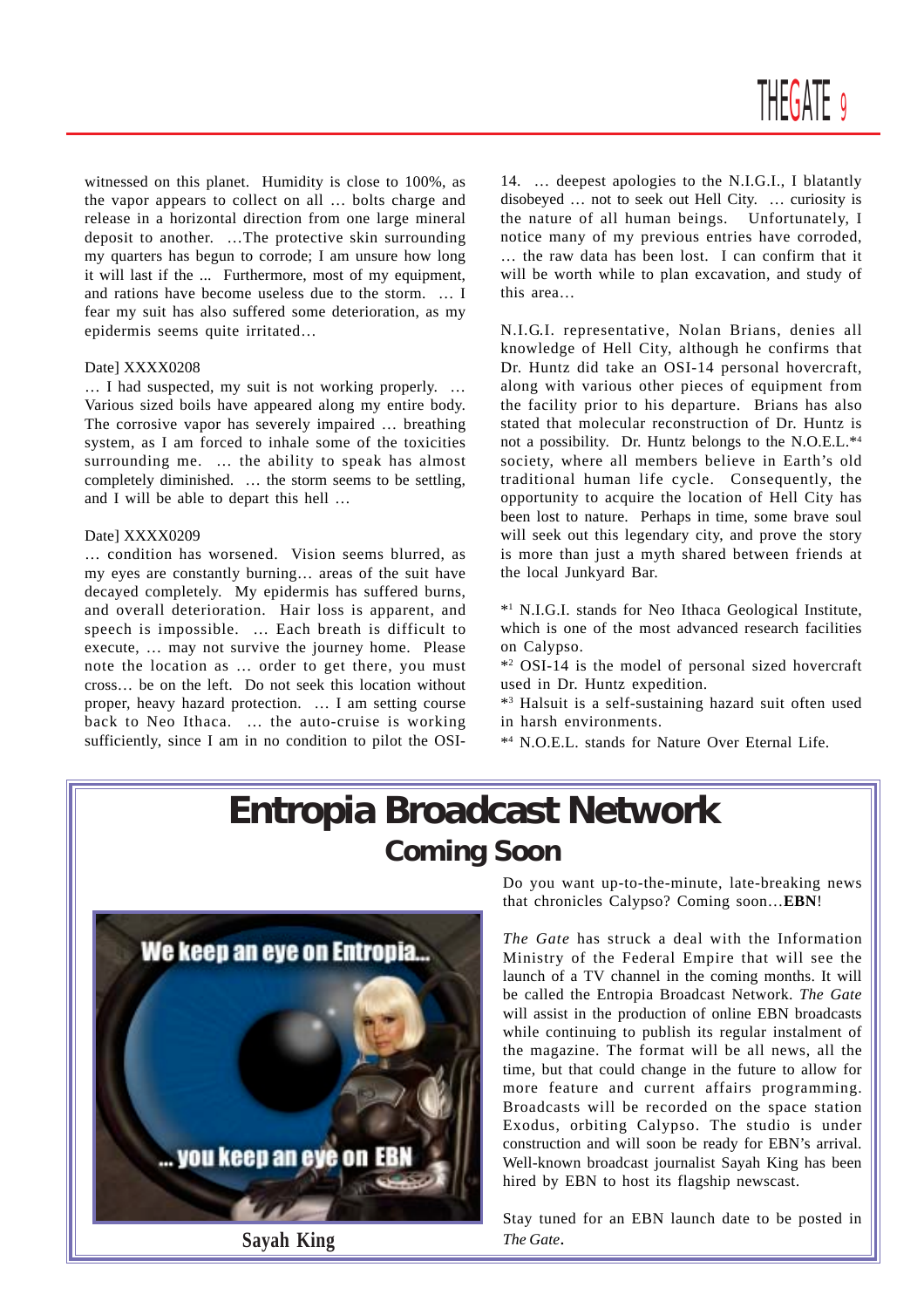# THEGATE<sub>10</sub>



Experience this amazing spot located in the<br> **Experience Secure 12** originally this was a junkyard and storage area<br>
for detail it spece ships. Today it has turned into a fascinating Erebus region of Calypso. for derelict space ships. Today it has turned into a permanent outpost. The highlight of this location is that it provides all citizens with the possibility to hook up with each other and explore. I encourage you to share your Calypso adventures and experiences with fellow settlers.

Billy Eastwood is the supervisor of the outpost. The Federal Empire assigned Billy and several other volunteers to guard the isolated spaceship storage area from mutant scavengers; otherwise they would dismantle all the ships overnight in search for metal scrap and other useful parts. Ever since the new robot invaders appeared, the problems with mutants have decreased. This resulted in the transformation of the area into a fully functional outpost. Due to the fact that Billy is extremely vigilant and loyal to his duty to guard the ships, the outpost was named after him. You may not always see him because he has designated hiding spots to keep watch, but he and his volunteers are there so you can feel safe.

Billy's Spaceship Afterworld provides the perfect opportunity to get a close look at some of the incredible vessels that brought the first citizens to Calypso. Some of these spaceships are still in use today with the intention of transporting settlers to their new home on Calypso. They will also be sent on missions across



**The Ultimate Adventure**



# BILLY'S SPACESHIP AFTERWORLD



**Billy Eastwood**



the planet.

If you enjoy nature, I suggest you take a hike up to the north. You will discover that on the other side of a small creek is a beautiful landscape of rocky terrain leading up to the mighty volcano peaks. A bit further south is an enormous and treacherous swamp that is hidden in a thick veil of mist – a voyage you shouldn't miss.

If you want to step even further back in time you don't have too look far; the old battlefields from the previous war against the robots is only a blink away. For the more adventurous and experienced citizen the vast swamps nearby pose an irresistible challenge…

This area is located at X 8127, Y 0633 on the map. Getting there is part of the great adventure, but I can assure you that you won't be disappointed. Stay tuned for more hot travel tips in our next issue. Bon Voyage!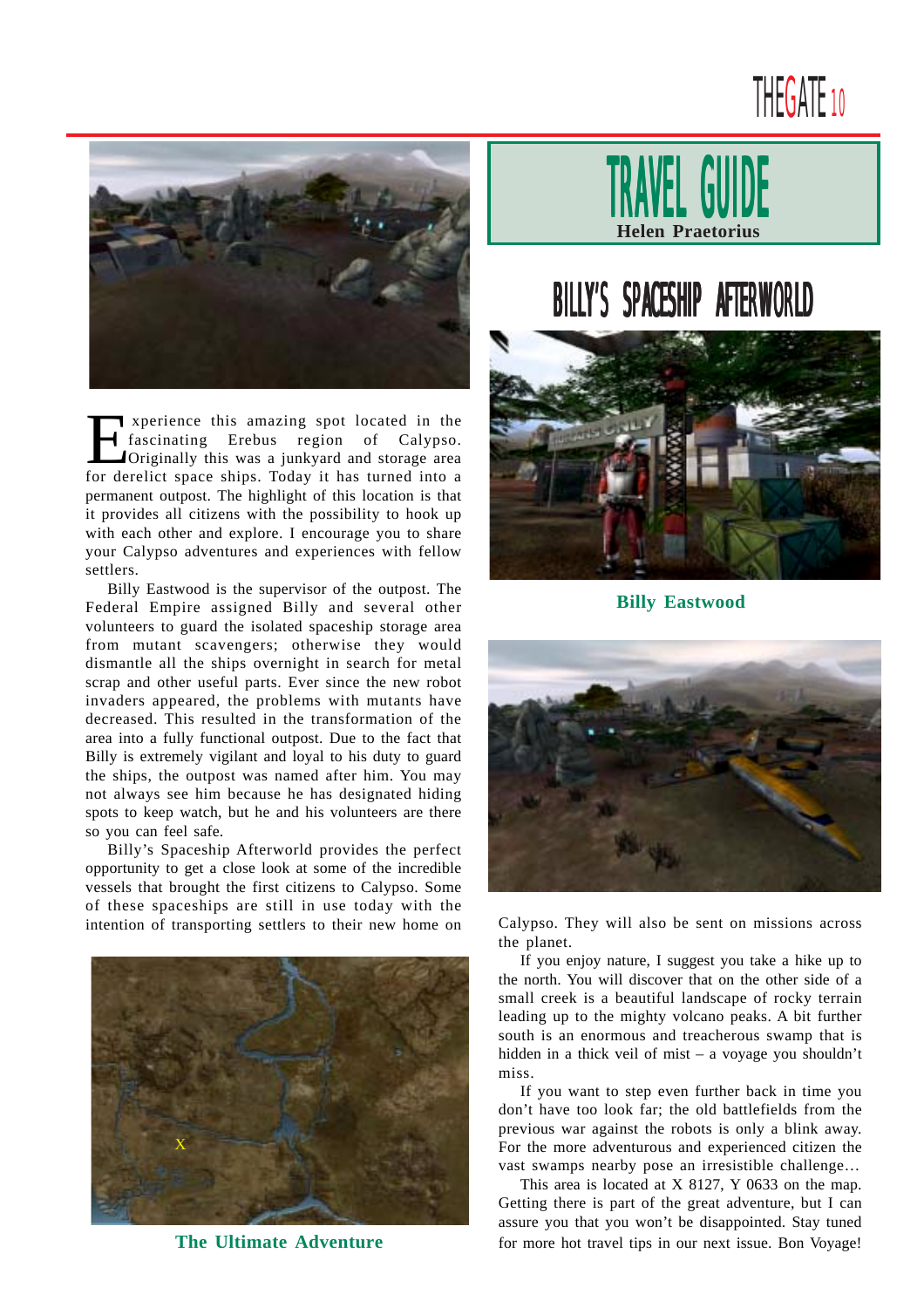# THEGAIE 11

# **In this first issue of** *The Gate***, we would like to take the opportunity of introducing you to the world of PE fashion.**

The main purpose of the fashion section is to show the limitless opportunities that exist for Calypso colonists to express their creativity in clothes and accessories. Every month we will provide features such as the most popular clothing items, futuristic accessories, and the bestdressed colonist on Calypso, to mention just a few. This section will also include and highlight the latest clothing designs from our development team. We will feature much more than just clothing; look for accessories like armor, shoes and hairstyles as well. Each facet of fashion will contribute to various trends on Calypso. One day PE will have its own Haute Couture fashion shows with the latest styles strutting down the catwalk!

Ultimately, the question of which look is most appealing for a user is very personal. A large part of the feeling of a look being "right" is linked to how much it allows people to express themselves. It goes to the heart of what feels real and creates an experience that signals, "I'm here". With the increasing amount of outfits that Project Entropia will contain, we will help ensure that all colonists can demonstrate their desired personality within this virtual world. We want everyone to be involved in the creation of Project Entropia fashion.



Any woman can look relaxed and feel confident like this girl wearing a new golden collection of clothes from *Star Satin*. Outfits like these guarantee to keep your style in tune with any fashion on Calypso. The man has an outfit to fit his attitude, dressed in a tight colorful sweater and a pair of pants designed by *Renegade Fashion Products*.



These outstanding clothes are from a collection designed by *Spiral Street* who see their products as a new standard of modern urban street wear. Fifty percent attitude and fifty percent clothes is one of their mottos, and if you wear a full range of their clothes, you're already there.



# **Helen's Tip of the Month**

Never limit yourself - why not dress up for combat and fight in style?

"They say that people wear armor and cool people wear clothes, but personally I like to dress up in both. That way I feel ready for any special occasion."

**-Ulyssia Starborne, Citizen of Calypso**

I'll be back next month with style suggestions and more...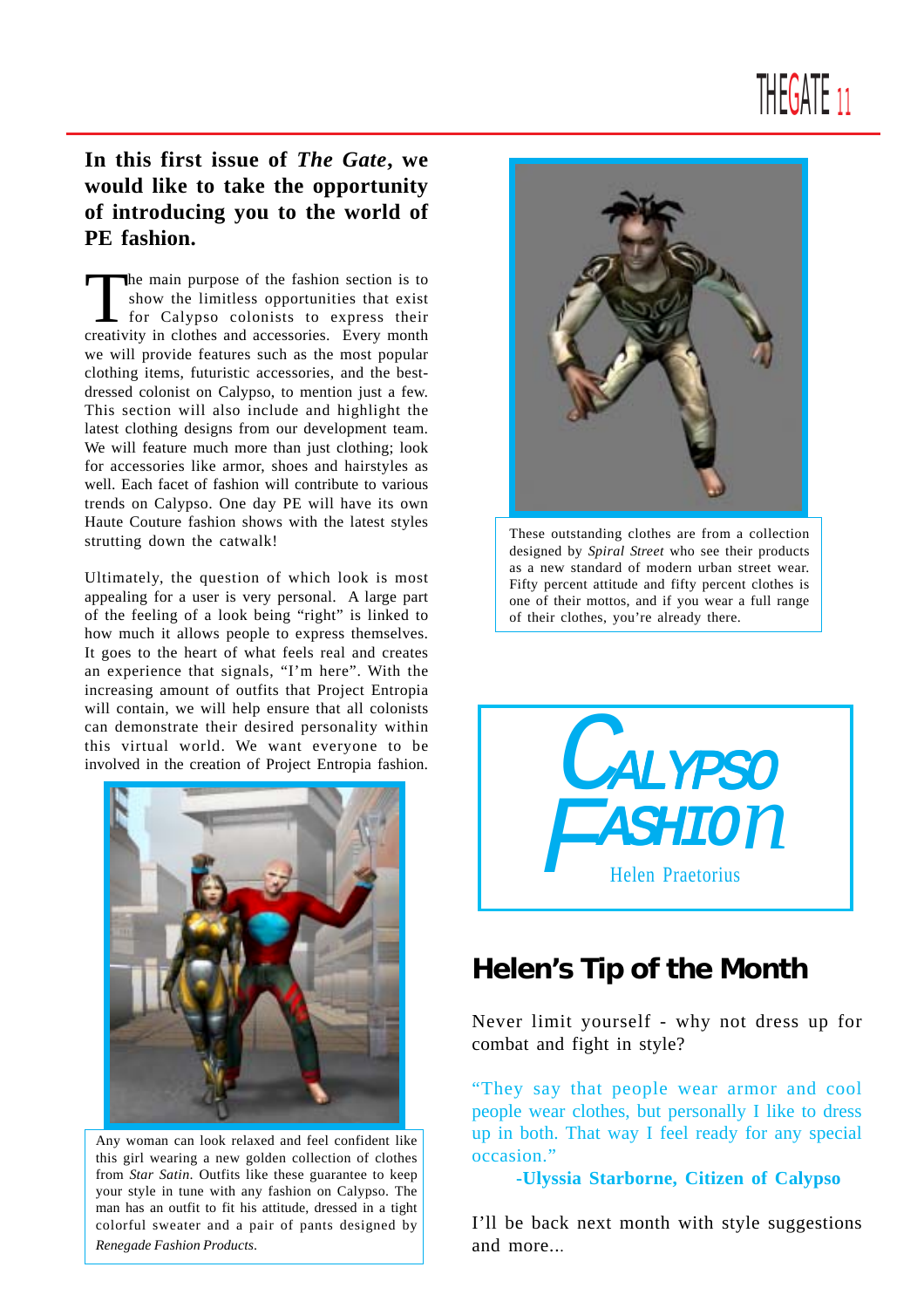

# **OCTOBER REVIEW**

# **Modified Shadow Armor Harness**

**Cidium**



### Description

The eccentric and flamboyant designer Di-Yomeran DeWille once made a very limited series of the exclusive Shadow armor. The Lucky Carcasses Mercenary League asked if DeWillie was willing to produce 100 sets of modified Shadow armor for the Leagues members.

# Estimated Statistics

| Value                  | $175+$ |
|------------------------|--------|
| Weight                 | 6.2    |
| <b>Protection Stab</b> | 30.0   |
| Protection Cut         | 60.0   |
| Protection Impact      | 60.0   |
| Protection Penetration | 30.0   |
| Protection Shrapnel    | 8.0    |
| <b>Protection Burn</b> | 60.0   |
| Protection Acid        | 8.0    |
| Protection Electric    | 8.0    |
| Durability Cut         | 6000.0 |
| Durability Impact      | 6000.0 |
| Durability Penetration | 6000.0 |
| Durability Shrapnel    | 6000.0 |
| Durability Burn        | 6000.0 |
| Durability Cold        | 6000.0 |
| Durability Acid        | 6000.0 |
| Durability Electric    | 6000.0 |

### Review

One of the most prestigious forms of combat armor, Modified Shadow Armor is extremely rare. Sought after by many, only a handful of fortunate individuals within the universe of Project-Entropia parade themselves in such attire. Acquiring it requires a great deal of personal risk, as only the most brutal and enduring of enemies will grant such a prize. The armor itself is quite dark in color, providing the user with supreme camouflage during night operations. With a terminal value of more than five times that of the Hunter harness, the MSA harness provides astounding protective qualities. A standard Hunter harness will provide 4.5 points of protection against impact, but the MSA harness usually supplies the wearer an incredible 60 points. In addition to the unmatched protective qualities, this piece of combat armor is durable enough to withstand a direct blast from a seismic bomb the size of an Atrax. Unfortunately, the force of the explosion will turn this piece of armor into a blunt, point blank projectile, which will most likely liquify all internal organs. It is safe to say the user will probably die before this item needs repair.

### *Positive:*

The Modified Shadow Armor harness is surprisingly lightweight considering the protection and durability it provides. Protection and durability, need I say more?

### *Negative:*

There are some things in this world that are just… perfect. Oh, and you might want to save your pennies if you decide to buy one off the street.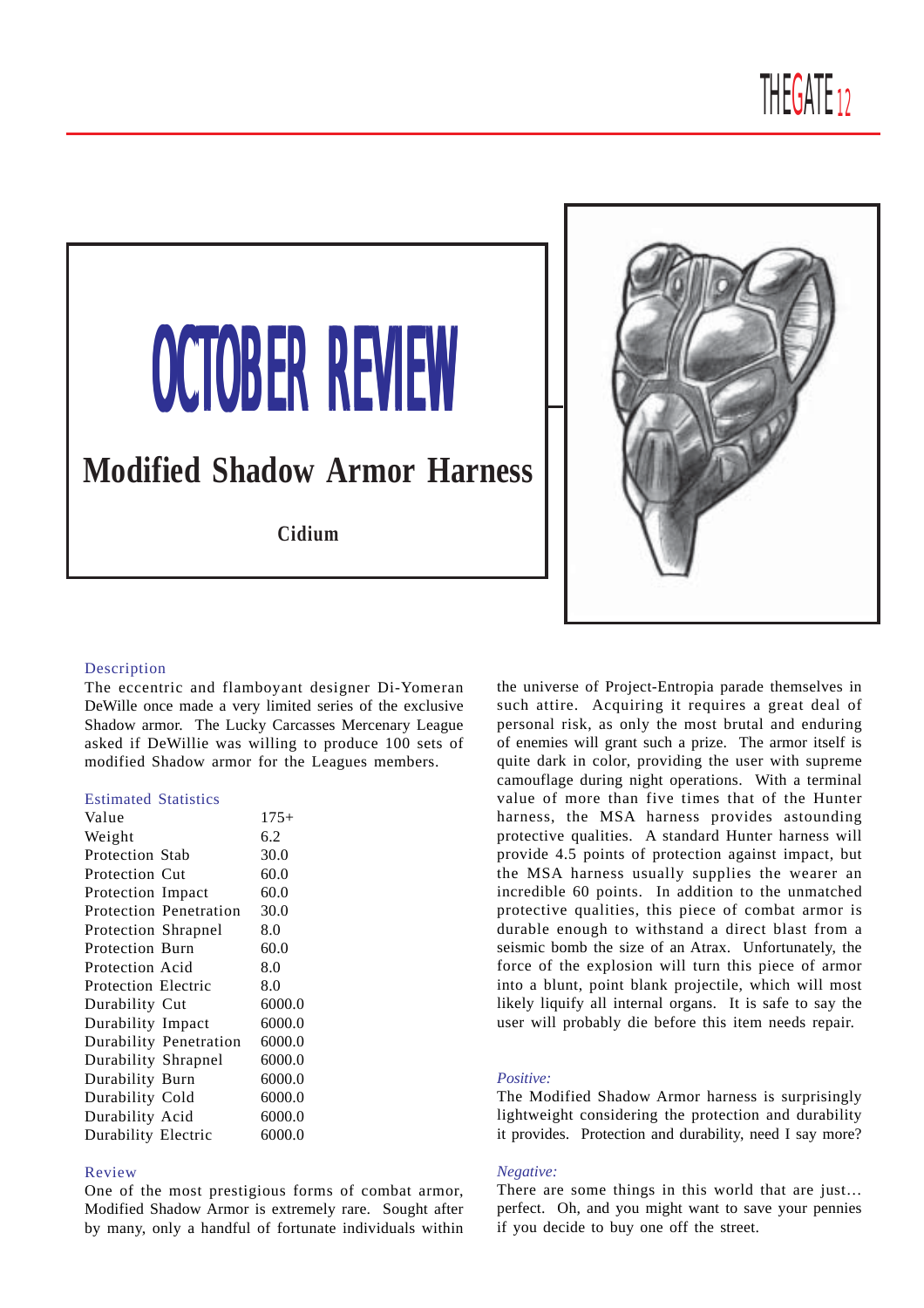



**This part of the Fanzine profiles one of the dozens of societies in existence, waiting to take up operation inside Project Entropia. Introducing The Acadian Society**

The year was 1755. The place was Acadia on the east coast of Canada, what we now know as New Brunswick and Nova Scotia. A group of primarily French settlers was forced from their homeland by the English; some across the ocean back to Europe, others to the southern United States to what is now known as Louisiana. But many Acadians fought and escaped the wrath of the English, holding on to their identity. Their heritage lives on in their descendants.

These descendants have formed the Acadian Society, a clan that plans to make its mark on the planet of Calypso.

So says co-founder Jasmin Jean, "…we're Acadians…proud people, and we want to show the world what we are capable of. Trust us with an eye, keeping the other one free to watch your back..."

The Acadian Society's main goal is to achieve absolute perfection and to be one step above all the other nations on Calypso and the Entropia Universe.

"We simply want to stand out from the others. We've noticed that a lot of these societies out there with countless members are made of gamers who just like to play online. But us, we all know each other, we all know how our partners are playing, we can have face-to-face discussions," says Jasmin.

Right now, the society consists of eight members, all fellow Acadian friends who like to play games online. But Jasmin says that number will jump when people get the "spark" for it.

Jasmin first got the "spark" for Project Entropia in December of 2001, after hearing about it from a friend. "The friend" is Keith Lanteigne, the other co-founder of the Acadian Society. He read about PE in an article about online role-playing games. The two guys looked up the website and the rest is history….

The society has two Prime Ministers, to avoid abusive power. There will also be several branches of government from defense and agriculture, to foreign affairs and secret services. Military and defense will be top priority. Equality is another stance the society takes seriously, with plans to be the first nation on Calypso to have a government led by a woman.

If you're interested in joining, log onto the society's website at www.geocities.com/ acadiansociety/home. Non-Acadians are welcome, but will not have any political powers. Those interested in government positions will have to undergo a test. "They will be questions that only people living in Acadia know the answers to, and not stuff you can find in books or on the Internet. If you're a true Acadian, the test should be as easy as counting 1-2-3," says Jasmin. Oh yeah…It might also be helpful to speak French.

Go Acadia! So I am a little biased being from Canada, eh?

**The society function will soon be operational inside Project Entropia.**

LA SOCIÉTÉ ACADIENNE THE ACADIAN SOCIETY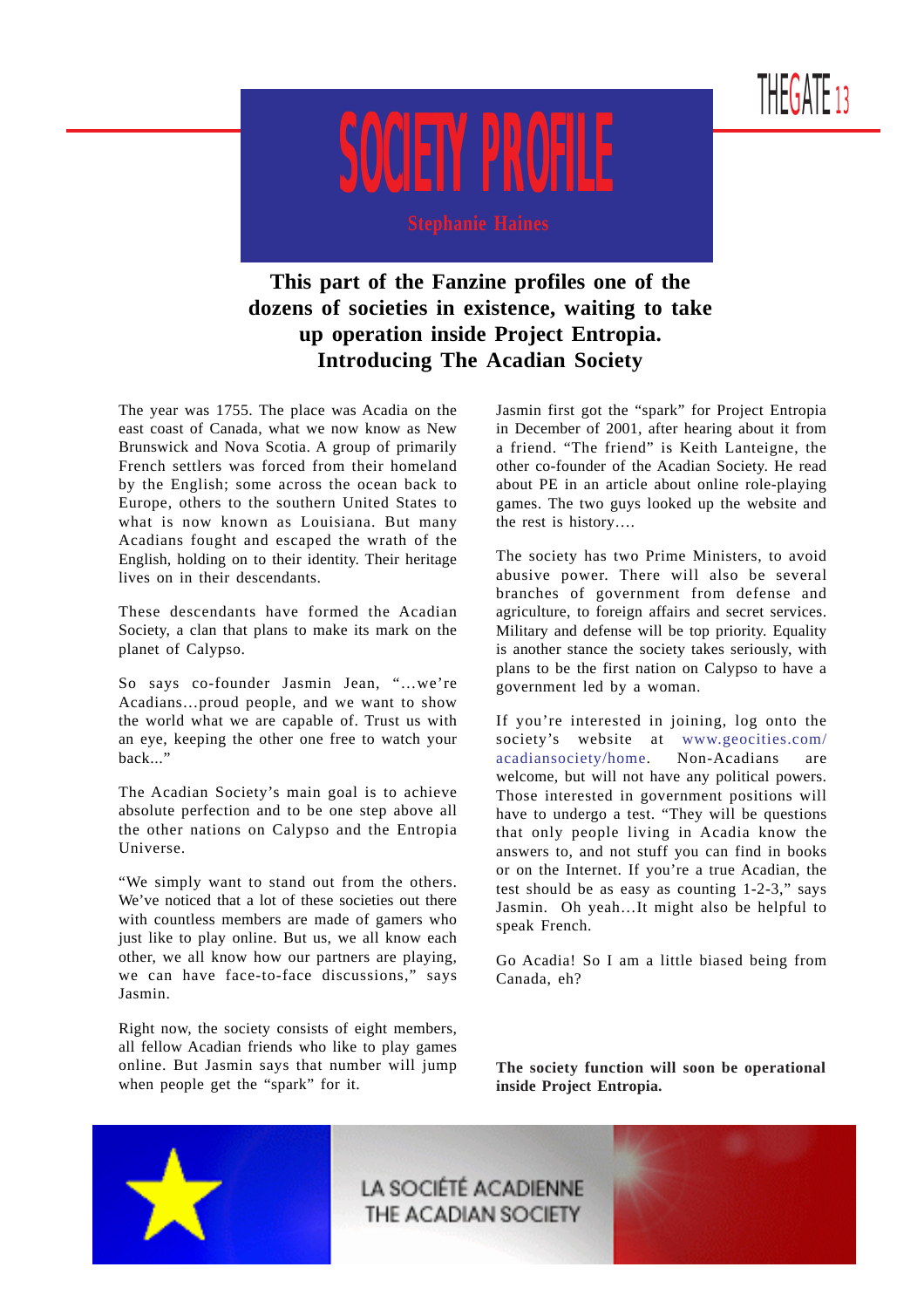



# **FAN PROFILE**

**Every month we plan to profile a loyal fan of PE, so all of you can get to know the real characters behind the avatars you meet online. This issue we meet Phaelix.**





### Who is Robert Quackenbush?

I am a 36 year old single father of 4 wonderful children. I work for Ford Motor Co. (Twin Cities Assembly Plant) on the day shift. I am what is refereed to as a Utility in the Body Build Department. I do a wide range of jobs at the plant and actually almost like my job!) My kids are ages 17, 16, 14 and 12. I have 2 boys and 2 girls. I work 10 hours per day 5 days per week and plan on spending about 7 additional hours per day playing PE. I just sold my house in St. Paul (Minnesota) and am presently getting ready to move.

# Is there a story behind the name Phaelix you chose for PE?

 Yes, there is. Phaelix is a name I started to use about 20 years ago (give or take a couple years) when D&D (Dungeons & Dragons) first came out. It was the name of my first character (a Human Bard) and one that I just can't seem to get rid of. Are you a veteran MMORPGer? When and why did you start playing?

 Yes, I am. I don't even remember when I started to play or the name of the very first game it was that I played. I have played many different games through the years but the one I liked the best was UO (Ultima Online). I think at the time they had the right mix of things to do and interaction amongst the players. I got into playing MMORPG's after being involved in RPG's like D&D and After Math. How did you first get interested in PE? And what drew you to this virtual universe?

 I had been getting board with UO and one day my brother told me about a new game coming out soon called Project Entropia. He said it was supposed to have a lot of the same functionality as UO but set in a futuristic setting and was going to be using a monetary system that a person could remove game money and turn it into real cash! (That got my attention) as well as it's being FREE. As I use to buy and sell game items from UO and EQ on Ebay this sounded like it would be something that I might be able to enjoy and make some money at the same time.

### How does PE compare to other MMORPG's that you have played?

 PE is in its infancy and as such is hard to sum up, but as I look back on all the other games I've played PE has the makings to surpass all the other games hands down. The graphics are as good as EQ, the playability surpasses UO in its intricacies and technology. Project Entropia is the game I have been waiting for and my wait is finally over.

## Tell us about Uni-Corp., PEBC and PESC.

 The idea behind UUI (the concept) was my brother's (Gary Quackenbush), simply because he is the one who introduced me to PE and pointed out the various ways in which we could make money. UUI (the realization) was my doing. After I learned about PE, studying the forums and talking with some of the users in the IRC channels, I decided to set up the UUI Society based on the principles of a company (provide products

and needed services to the PE community). After looking over my Society for several weeks and talking with some of



its members it dawned on me that almost everything we wanted to do within PE could also be offered in the real world (UUI the Corporation is born). UUI the company will be the driving force behind our other assets (PEBC and PESC). The PEBC was originally started to host all the UUI ventures but after a short while I realized that we were going to need a second website to assist us in this huge undertaking. Now, the PEBC will mainly be used as a data source for the PE community and the PESC will be the business end of the UUI company.

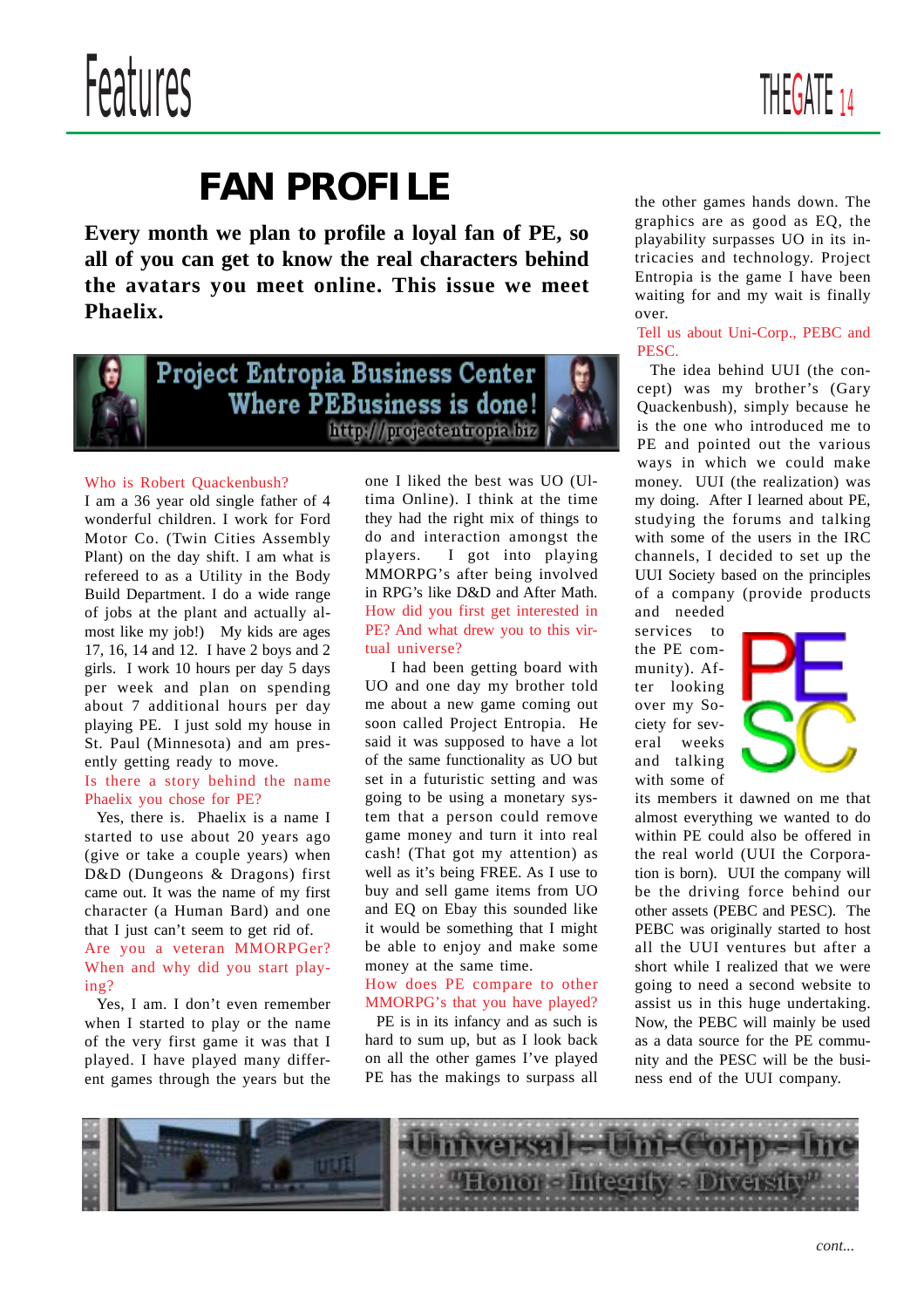THE<mark>GATE</mark> 15

# What do you hope to accomplish with these organizations?

 Well, basically these organizations are meant to provide a wide range of products and services to the PE community; to become a stable, trustworthy, reliable source of everything citizens of Calypso will need. Instead of dealing with unknown players, people will have a business that they can trust, which is very important in a game where people can make or lose money. UUI hopes to establish a high standard of business practices that others will strive to follow. UUI's goal isn't to rule other businesses, but will be a dominant player in the PE economy. Since real money is a huge part of this game, we feel that economic stability is very important. With our wide range of products and services, and strategic alliances with other businesses, we feel that we are in a very good position to become a dominant player in both the products and services industries on Calypso. While every company's goal is to turn a profit, we feel that it is also very important to reinvest money into Calypso to help in the success of Project Entropia.



### Where do you see yourself and PE in 5 years?

 In 5 years I feel that Project Entropia will become one of the most popular online communities on the Internet. The fact that players can play for free and make real money will draw a huge number of people to PE. As Project Entropia grows, UUI will grow along with it. In 5 years I see UUI growing to become one of the success stories that MA talks about in their business plan. I would love to see UUI grow to become a household name on Calypso and be able to employ people to play PE on a full time basis.



…..that the name Project Entropia stems from the controversial plan devised by the Imperial Senate to defeat the menacing robots. The group plans to let the robots develop and deploy new technology, but upon their defeat, recover and extract that technology in order to increase the research and technological development of the settlers and humankind itself. The technology would then be used to create new weapons against the robots, in the hope that it will lead to their demise. The group feels the superior ability of humans to adapt and invent things through logical and abstract thinking will outweigh the strictly logical robotic mind. However, the downside of this plan is that the robot invasion of Calypso must continue. Citizens of Calypso who must live with the everyday struggle against the robot invaders once called the land 'New Eden' - they now call it Entropia.

Don't forget that you can meet the PR team at Atlas Haven weekdays during office hours (between 8:30 and 5:30). **Stop by for a chat!**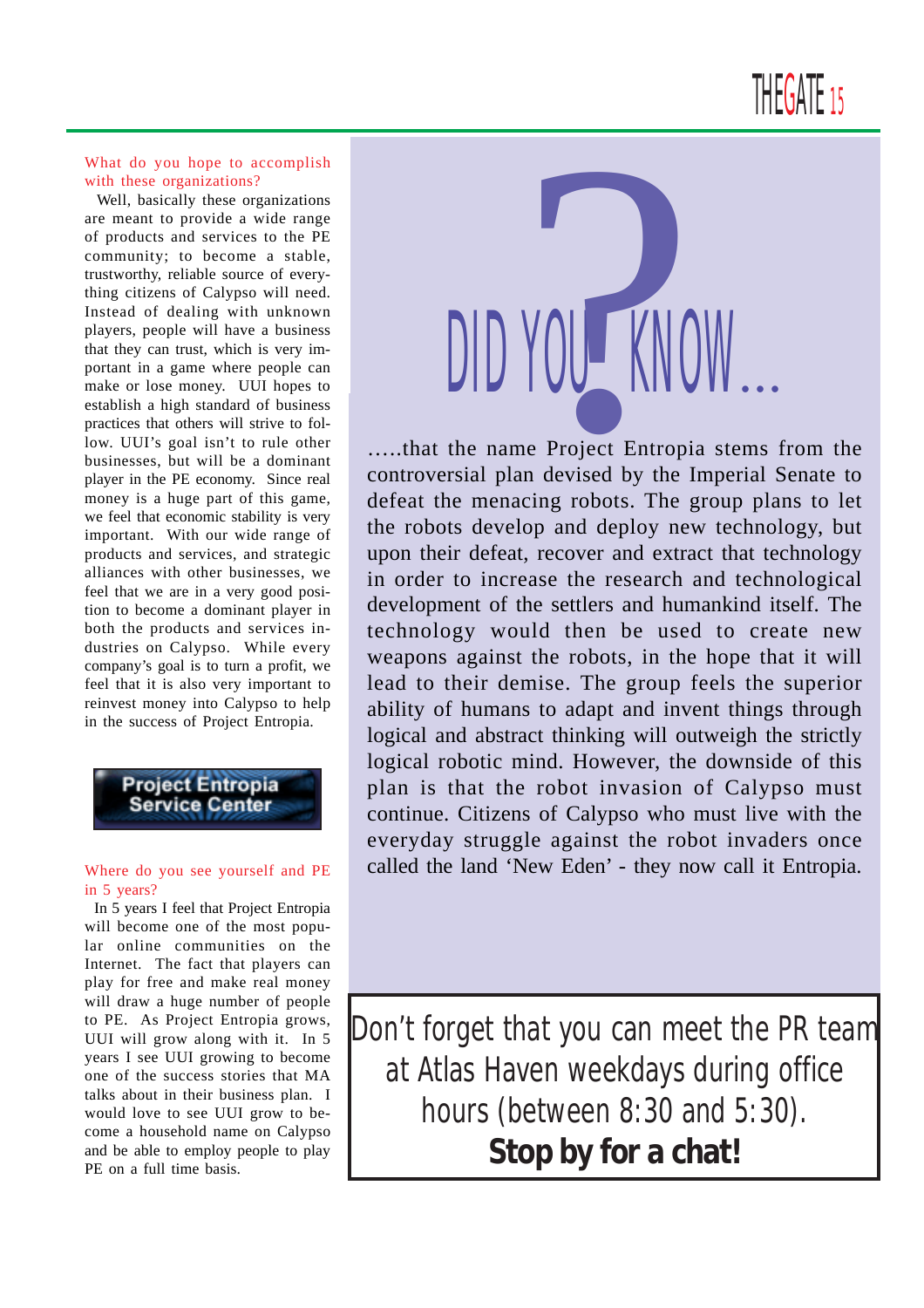# *Ask Bertha 'Bot*

**Bertha 'Bot is a robot constructed by Dr. Flab Bib shortly before he died. While working on damaged Robot warriors from the Robot War in an attempt to discover ways of disabling them, Bertha 'Bot was a pet project of his – a robot whose banks have been filled with as much human understanding and feelings as possible. Bertha has since become a popular figure on Calypso and was asked to take care of the Advice column for The Gate.**



 $IHH$  $A$  $I$  $F$   $16$ 

### Hi Bertha,

As a newly arrived colonist to Calypso I have been finding it very hard to meet somebody from the opposite sex. I've been hunting and mining and have a fine store of metals and hides that should impress any woman. I'm beginning to get very lonely. Have you any advice for me Bertha? Lonely

# Dear Lonely

Do not despair human. Weaknesses in your neurological systems make humans prone to inefficient thought processes. Loneliness is the result of thinking too much about yourself. I prescribe a visit to one of the society terminals on Calypso where you can join groups of other humans. It is also suggested that you visit Atlas Haven, where it is reported that many humans wishing to find a mate gather.

### Dear Bertha,

I've been on Calypso for six months now and haven't managed to move an inch. I have been standing at exactly the same spot, looking at the same thing for what seems like an eternity. I've been attacked by animals, laughed at by other colonists and shot at. I've tried everything with my joystick and just can't seem to get going. I've plugged it into every port, pressed almost every button and nothing happens. Please Bertha can you help me get going? Frustrated

Dear Frustrated Press 'W'.

### Bertha,

I have no cash and therefore can't buy anything. What am I to do on Calypso – am I destined to be a beggar? Help me Bertha! Poor

### Dear Poor,

You must use your ingenuity and do a lot of work. You must search every square meter of Calypso and see if you can find any discarded items from other colonists. You must search every animal carcass to see if there is any loot left, and every fallen robot. You may bring newly arrived colonists to the best hunting spots in exchange for a PED. You must accumulate knowledge and information about Calypso, which can be sold to others. As a last resort, you must stand outside the main gate of a city and beg for your very life.

**Whether you're an established colonist or you've just arrived, and you've got something on your mind, just ask Bertha 'Bot. Write to: fanzine@project-entropia.com**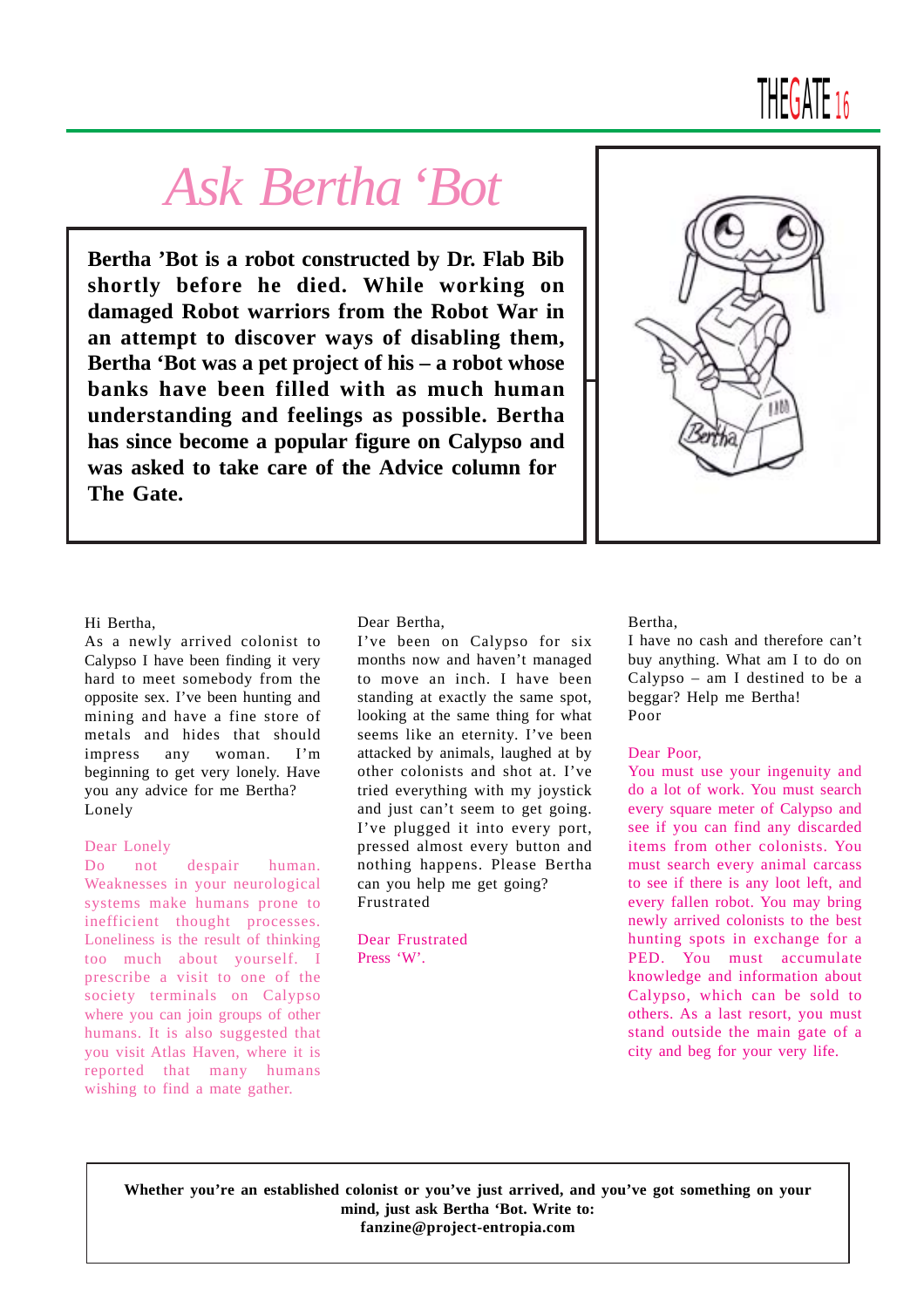THE GATE 17

*Project Entropia has talented users with the rhythm and rhyme for poetry. A user named Merrmaid began a thread one day calling for all those with a poet inside them to post their works on the website's general forum board. The response was overwhelming. Here is some of the work from our Creative Calypsians.*

Calypso, new earth mother, lustrous gem, though I spring not from your loins, I fight and scratch to make my way within and bring forth some small sacrament, the precious essence of your womb.

Forgive me, good matriarch, but your untamed frontiers tug at my purse, ever empty, and tease the limits of my sustenance until my choice is nil but to seek my livelihood in your substance.

Yet, I will praise thee in song, my sacred and holy host, when long cluttered your horizons are. I will speak in psalms of your golden plains, carol of your heavenreaching peaks, chant the rhythms of your sweet, crystal waters that once were.

I will tell my children of your beauty, faded, not forgotten, and as they reach deeply for the dregs of your nectar, they will know you as once I did, if only with eyes closed. **Written by Merriman**

# **Calypso – A Haiku**

frightened mountain breaks martyr gropes, mangy brides screech weakly, pond drips, lush



### **Calypso Rhapsody**

Listen to the winds of Calypso. Exotic notes whisper as the wind drifts through my hair, blissful drops of moisture feather my eyelids as I look into the cool turquoise waters. Ahhh, Calypso, your passion engulfs me, I catch my breath as I stare into your murky depths, hauntingly beautiful, a mystery-laden land of enchantment. You are my past, my present, my future to be experienced. Let me bathe in all the wonders you have within you, let me breathe in your out worldly essence and learn to love you. Let me become a part of you...Calypso. **Written by Merrmaid**



**Written by Jae** Brought fourth to translate, from celestial song to Calypsian speak, making his presence known to millions, digitally, virtually, lovingly, powerfully.

> We wait in wonder as the universe is created before our eyes having a hand in our own creation, having a hand in the formation of the world, we wait in wonder as the bug colonies are excavated with each new patch having now a chance to explore the unknown without caution or fear we wait in wonder as the reset unfolds us into a life reborn this is the new beginning, but is it the last? we wait in wonder at the glory of His Purpose

**Written by Schwanke**



*Send us your creative writing to fanzine@project-entropia.com*